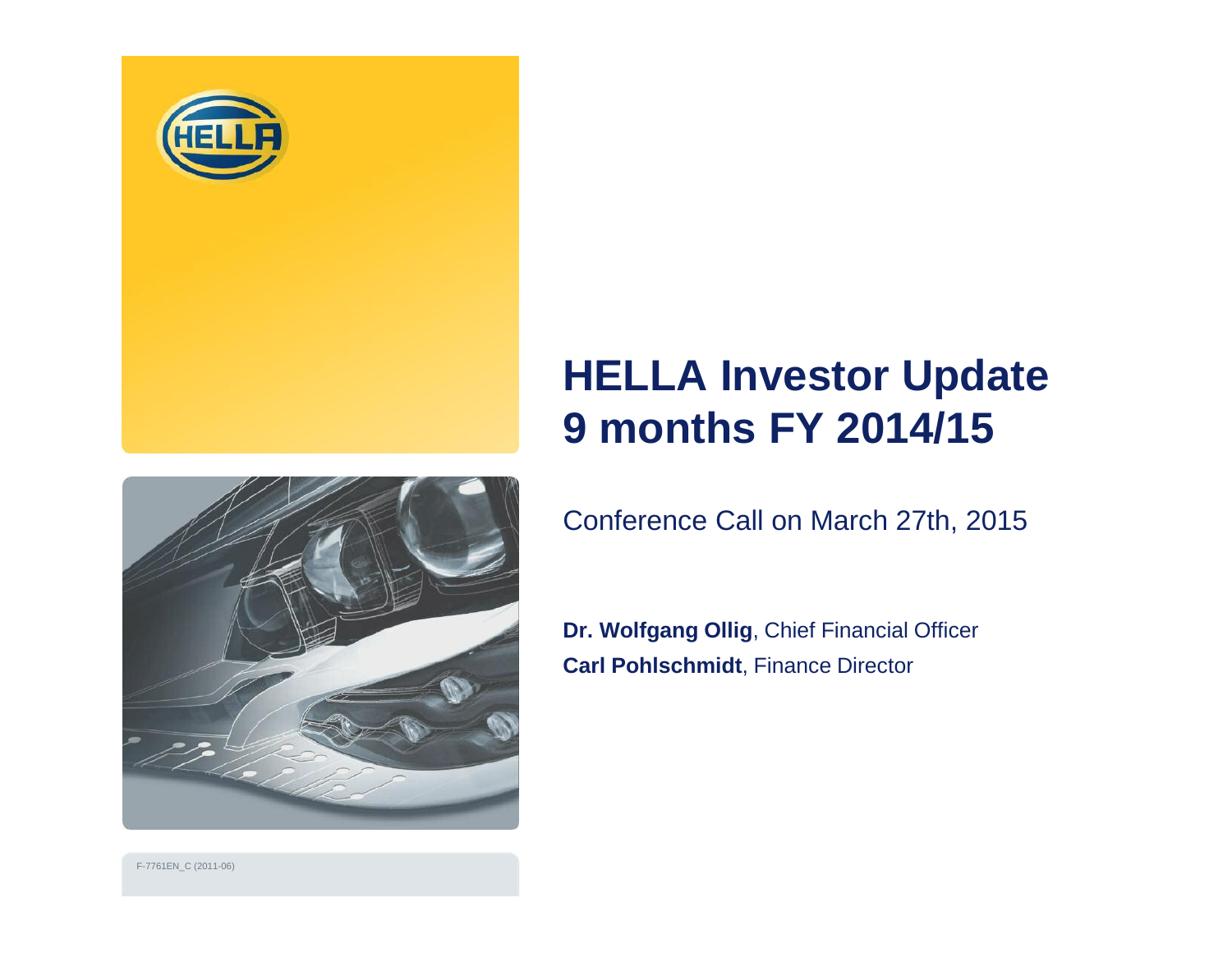#### **Disclaimer**

This document was prepared with reasonable care. However, no responsibility can be assumed for the correctness of the provided information. In addition, this document contains summary information only and does not purport to be comprehensive and is not intended to be (and should not be construed as) <sup>a</sup> basis of any analysis or other evaluation. No representation or warranty (express or implied) is made as to, and no reliance should be placed on, any information, including projections, targets, estimates and opinions contained herein.

This document may contain forward-looking statements and information on the markets in which the HELLA Group is active as well as on the business development of the HELLA Group. These statements are based on various assumptions relating, for example, to the development of the economies of individual countries, and in particular of the automotive industry. Various known and unknown risks, uncertainties and other factors (including those discussed in HELLA's public reports) could lead to material differences between the actual future results, financial situation, development or performance of the HELLA Group and/or relevant markets and the statements and estimates given here. We do not update forward-looking statements and estimates retrospectively. Such statements and estimates are valid on the date of publication and can be superseded.

This document contains an English translation of the accounts of the Company and its subsidiaries. In the event of <sup>a</sup> discrepancy between the English translation herein and the official German version of such accounts, the official German version is the legal valid and binding version of the accounts and shall prevail.

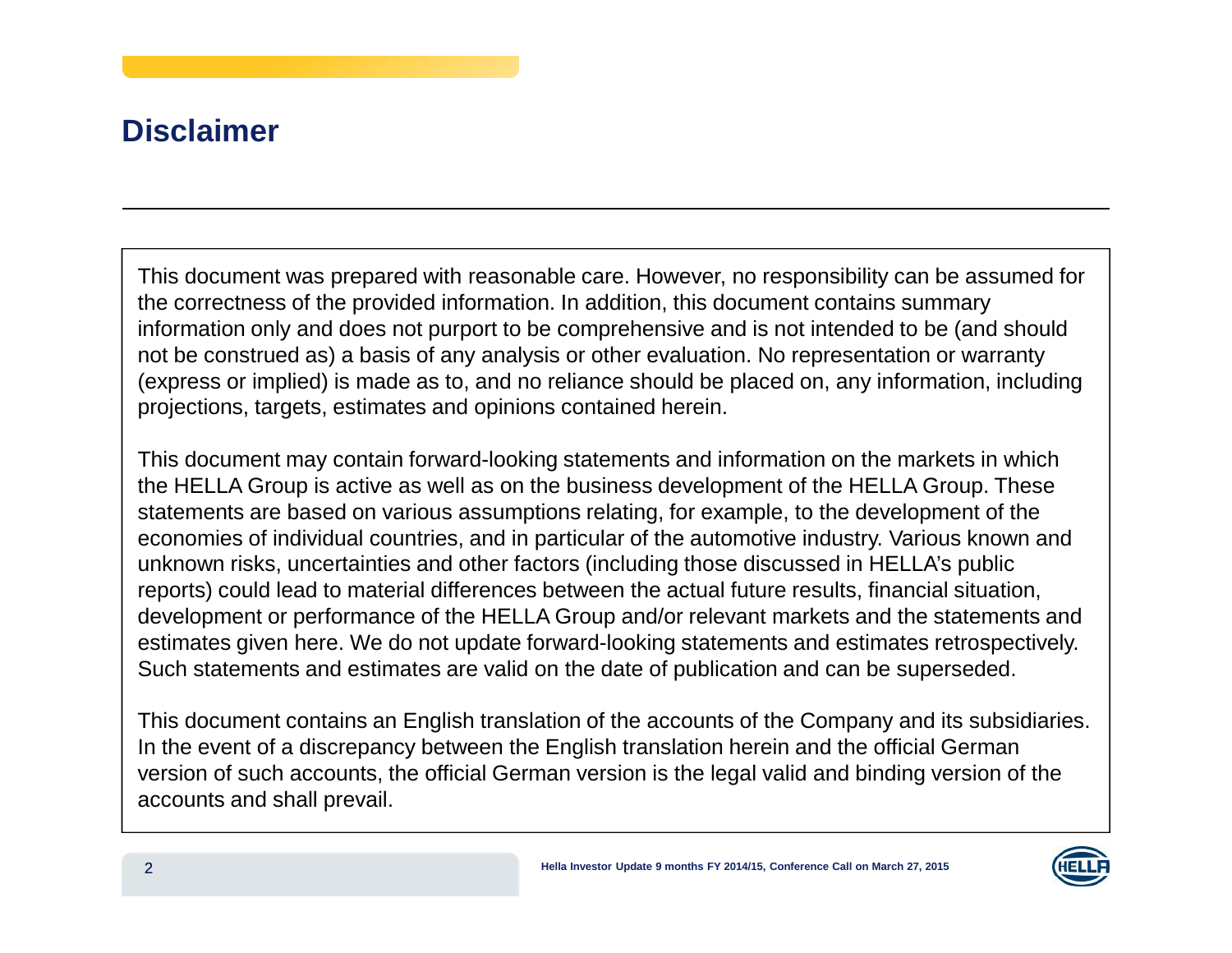#### **HELLA Investor Update 9 months FY 2014/15** Outline

- **Management Overview, Key Achievements in the first 9 months FY 2014/15 (June – February)**
- **Financial Report**
- **Outlook**
- **Questions & Answers**

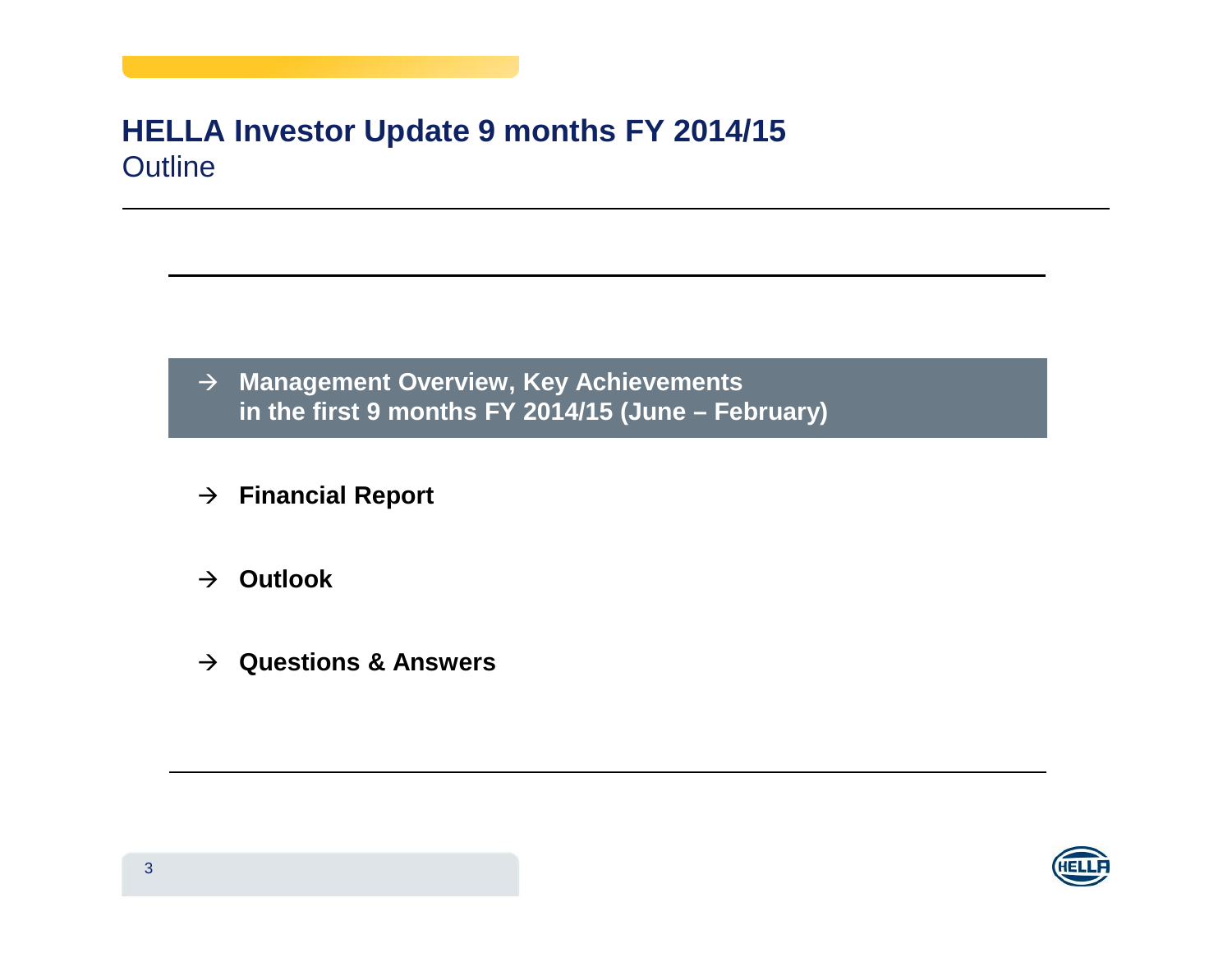#### **Basically positive economic environment in HELLA's 9 months FY 2014/15**

#### **Global economic environment – HELLA 9 months FY 2014/15**

#### **Moderate global development in first nine months with growth around 3%**

- **Germany: Reduced growth** in H2 of 2014 but stronger start in 2015
- **Europe: Positive development** but **low rate of expansion** despite weak euro due to continuous political tensions
- **U.S.: Positive development** in H2 of 2014 **continues** with GDP growth above **3%** in **2015** expected
- **China:** Economic growth gradually slowing with **GDP growth around 7%**

**Modest macro-economic** development in **Europe** – **reinforced U.S.** growth and **sustainable China** growth

#### **Automotive industry – HELLA 9 months FY 2014/15**

**Global vehicle sales growth in 2014 at <sup>~</sup> 2%** with first continuous positive trend in 2015:

- **Key markets** are **USA China** and **Western Europe**
- US market due to **strong second half (+6%) 2014** with **accelerating development in Q1 2015**
- **China** still with **substantial growth** around **10%**
- **Overall Western European market growth** at 5% in 2014, single countries like Germany, Great Britain and Spain as driver
- **German** market with **positive start** in **2015**

**China** and **U.S. remain growth drivers European market modest** but **stable growth**

Source: IMF; VDA, own analysis

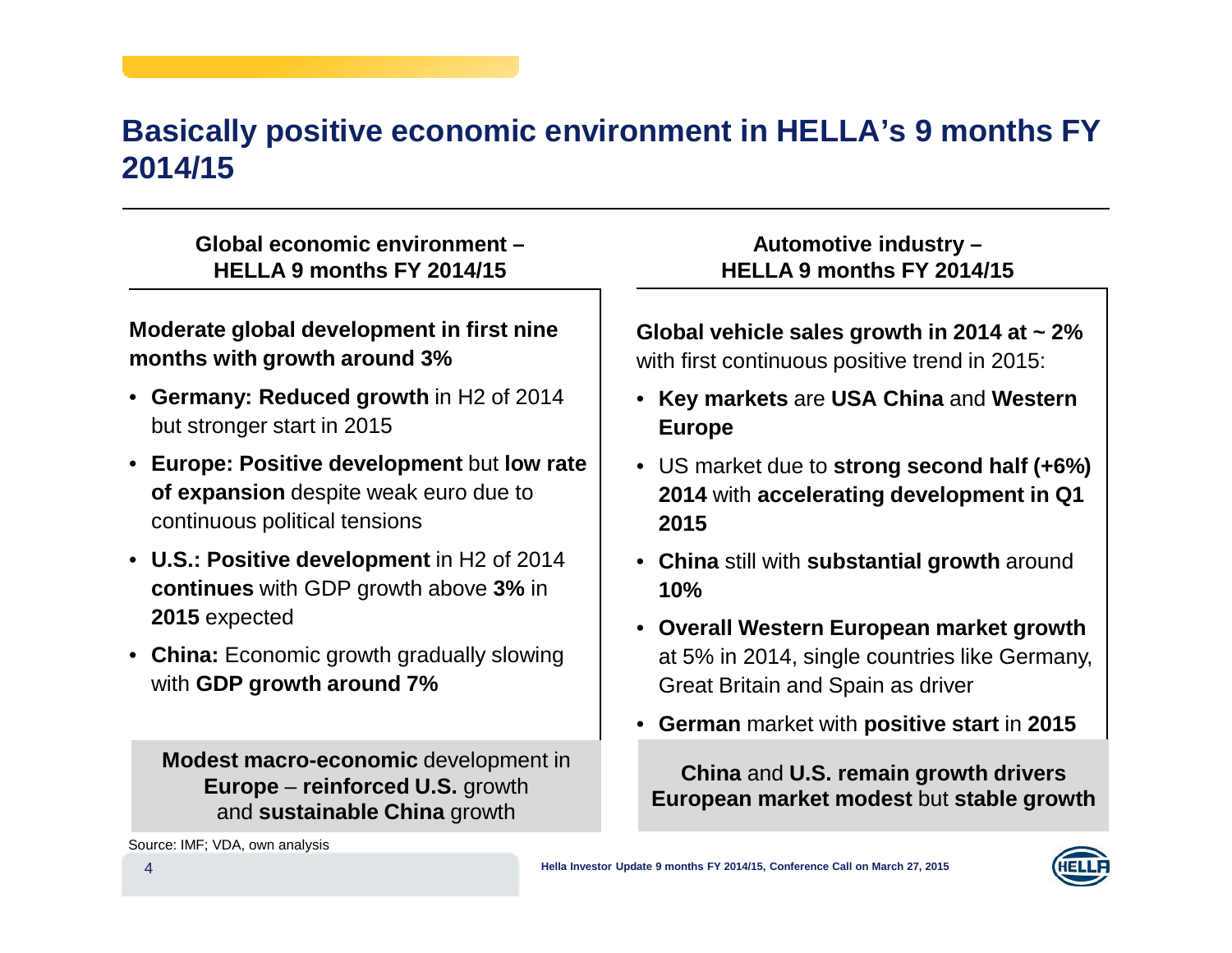#### **HELLA Group** Financial Highlights 9 Months FY 2014/15

## **Financial Highlights**

- **HELLA Group sales up 6.9% YoY to 4.2 bill. EUR,** including **1.1%-points** favorable exchange rate effects (mainly USD and CNY)
- **Sales development per segment compared to previous year:**
	- **Automotive: +8%** driven by international presence in growth markets and innovative LED- and electronic products geared to industry megatrends (+**10%** third party sales)
	- **Aftermarket: +1%** driven **by weak independent aftermarket in Germany** counterbalanced **by positive trends** in the **wholesale** and **workshop equipment** business
	- **Special Applications: -11%** driven by continued **market slow-down** in the **agricultural sector**
- $\bullet$ **Gross Profit margin increased** to 27.0% (+0.2%-point YoY)
- **EBIT margin at 7.3%** (+0.4%-points YoY) **Adjusted EBIT margin at 7.5%** (-0.1%-points YoY)
- **EBITDA margin at 13.0%** (+0.4%-points YoY)



**HELLA**

**Group**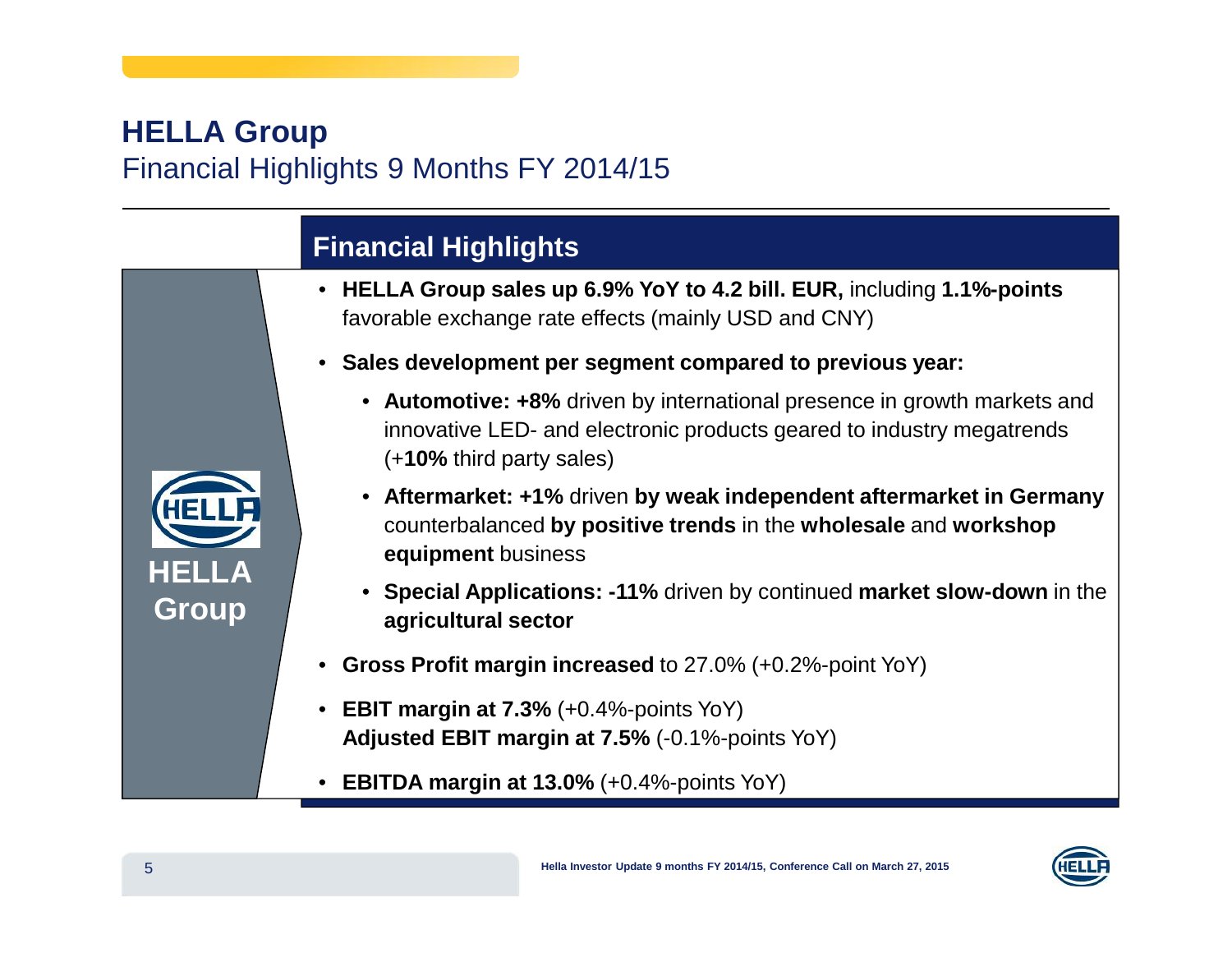#### **HELLA Group** Financial Highlights 9 Months FY 2014/15

## **Financial Highlights**

- Continued high **R&D expenses** (rising 0.8% to **9.6%**) due to **expansion of international development network** and continued expenditures in **new functional safety- and software platforms**
- **Strong Q3 FY 2013/14** including **additional positive non-recurring effects** of around **14 mill. EUR**



- • **Operative Free Cash Flow at -3 mill. EUR** compared to +26 mill. EUR mainly driven by continuous growth and shift of customer reimbursements
- **Decreased net debt by 163 mill. EUR**; **Net debt / EBITDA (LTM) at 0.4x vs. 0.7x** in previous year
- $\bullet$ **Capital increase with net inflow of 272 mill. EUR** in November 2014
- •**46% share price increase** until February 28 compared to beginning of Q3
- **Significantly lower z-spreads for HELLA bonds** with 38 basis points for the 2.357%-bond and 22 basis points for the 1.250%-bond compared to 71 and 54 basis points respectively at the beginning of the financial year

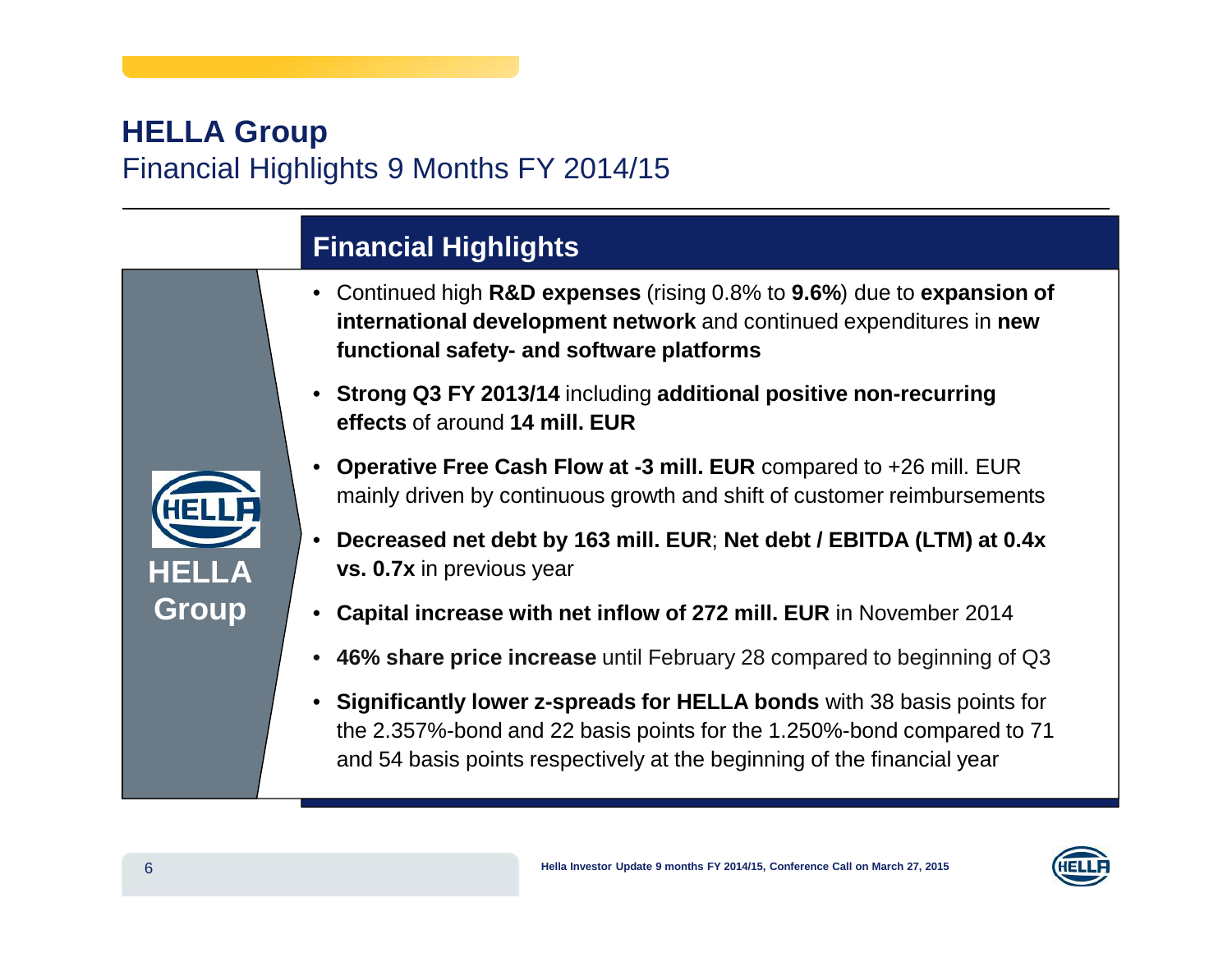#### **Growth is mainly driven by Automotive segment** Segment Results – 9 months FY 2013/14 to 9 months FY 2014/15

**Automotive\***



9 months FY 2013/14 9 months FY 2014/15

- Strong demand for innovative electronics and LED products geared to megatrends
- **-** Strong position in premium customer segment
- Global presence in growth markets



9 months FY 2013/14 9 months FY 2014/15

- Weak independent aftermarket, esp. Germany
- Progressive consolidation of customer
- Positive sales development in Q3 due to wholesale and workshop equipment business
- Negative volume effect on profitability

#### **Special Applications\***



- Reduced sales due to weak demand in Agriculture sector
- Other client groups' business on track
- Stabilization on low level

\* Total sales including intersegment sales,

<sup>\*\*</sup> Sales figures for Lighting & Electronics do not add up to Automotive sales due to sales between those two business divisions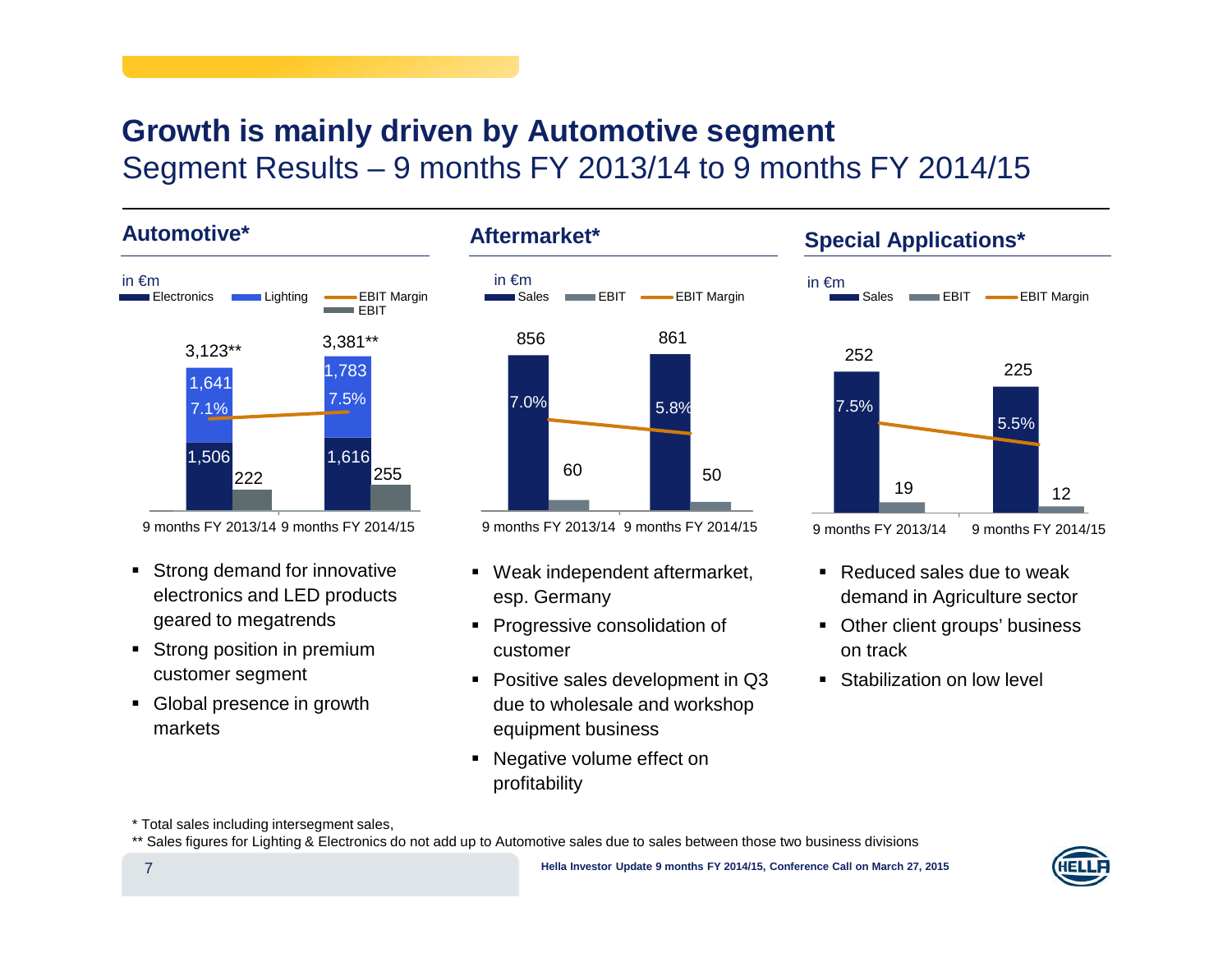#### **Growth accelerated in Q3** Comparison of Key Financials – Q1 FY 2014/15 to Q3 FY 2014/15

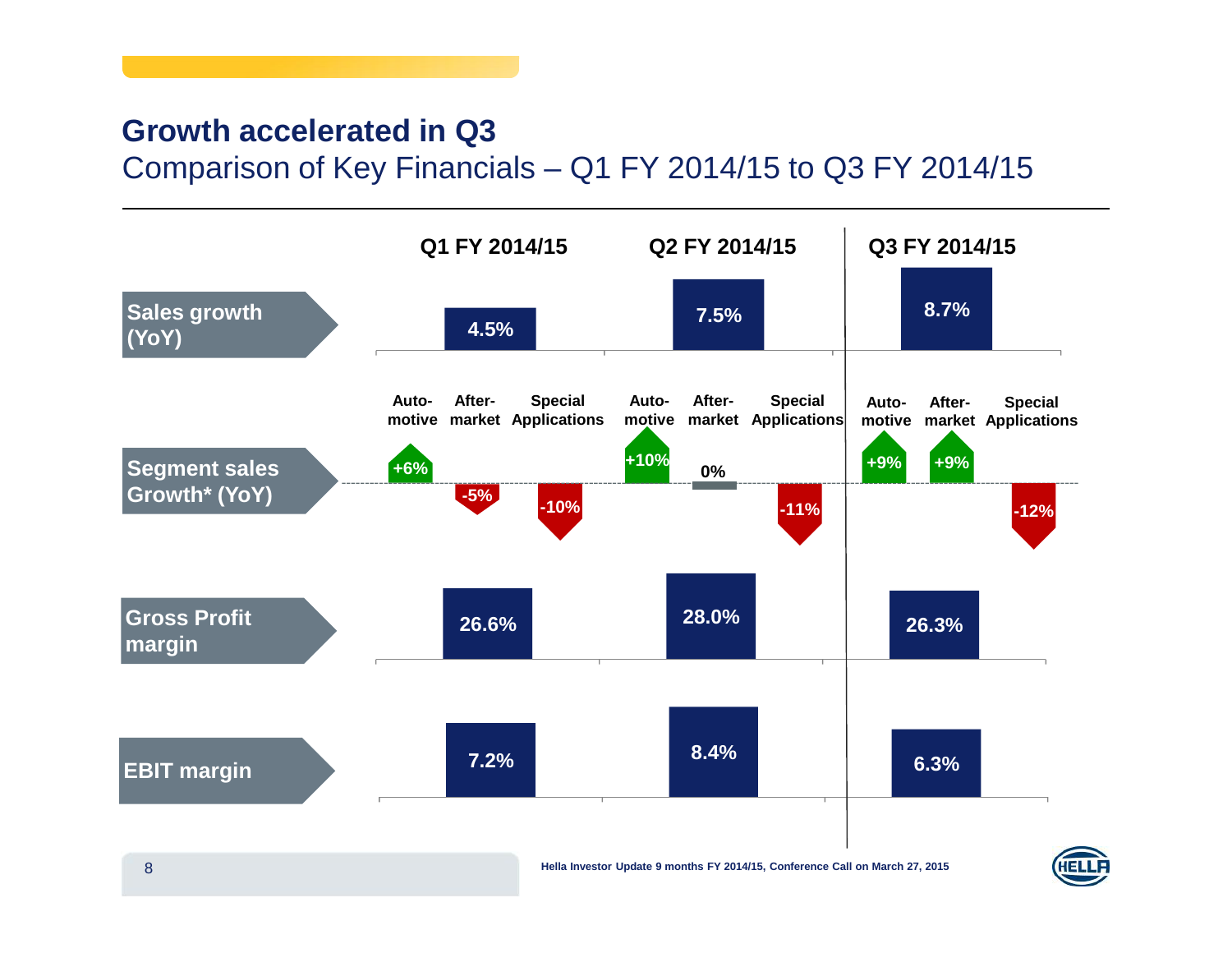#### **Strongly improved EBIT compared to previous year** Key Financials – 9 months FY 2013/14 vs. 9 months FY 2014/15



\* Adjusted for one-off effects related to the voluntary severance and partial retirement program of EUR 8.4 mill. (9 months FY 2014/15) and of EUR 28.5 mill. (9 months FY 2013/14)

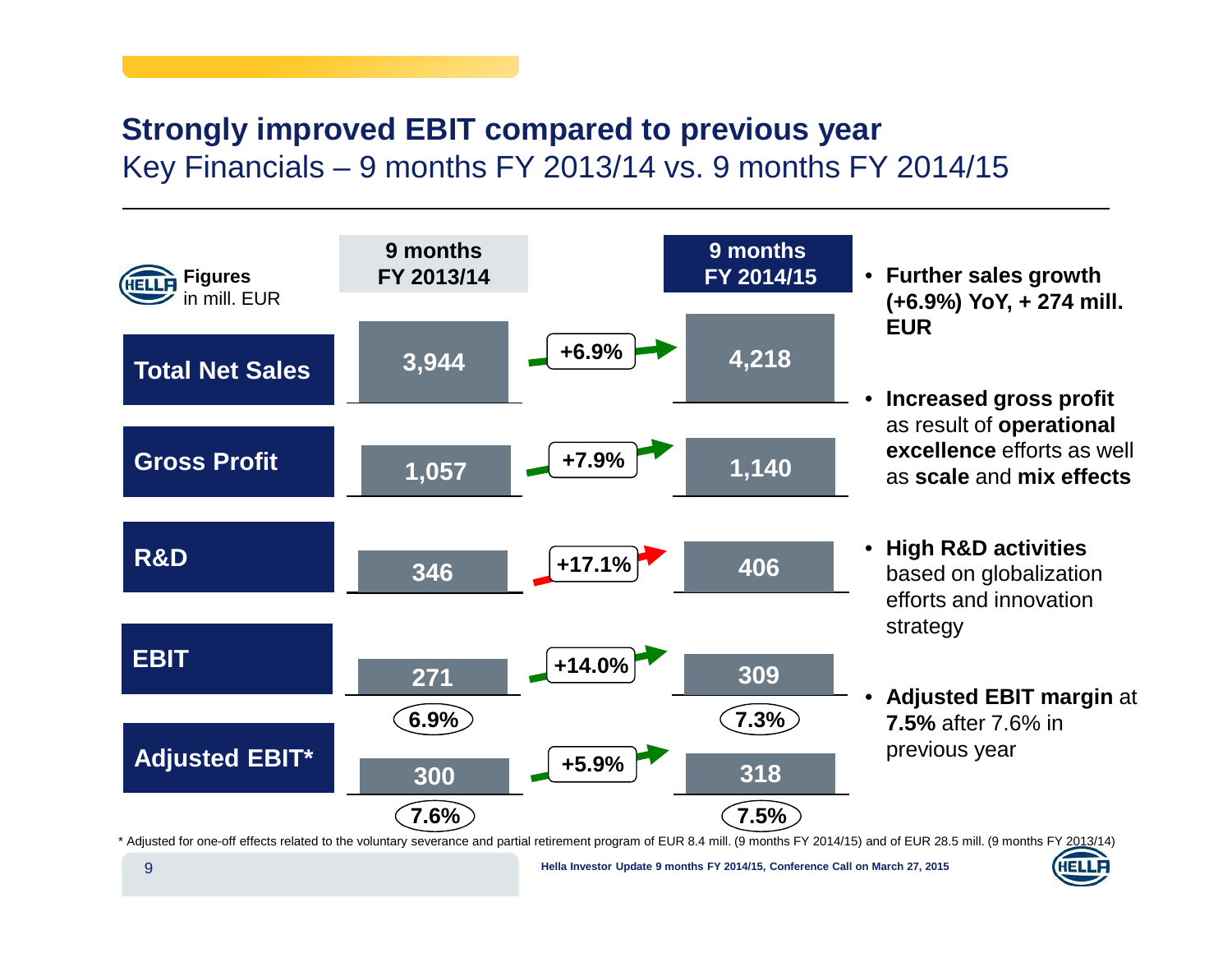#### **Financial position strengthened in the 9 months FY 2014/15** Volatile FCF generation over the year



#### **Growth and up-front expenditures main driver**

- **CF from operating activity include 31 mill. EUR restructuring payments** compared to 11 mill. EUR in FY 2013/14
- **Working capital increased** due to new product launches along HELLA growth path
- Extraordinary **high customer reimbursements** in previous year **back to normal level**
- Postponed **customer reimbursements and** reimbursements for **advanced development services** should **cash-in** in **Q4**
- Solid financial structure with **Net Debt / EBITDA at 0.4x**

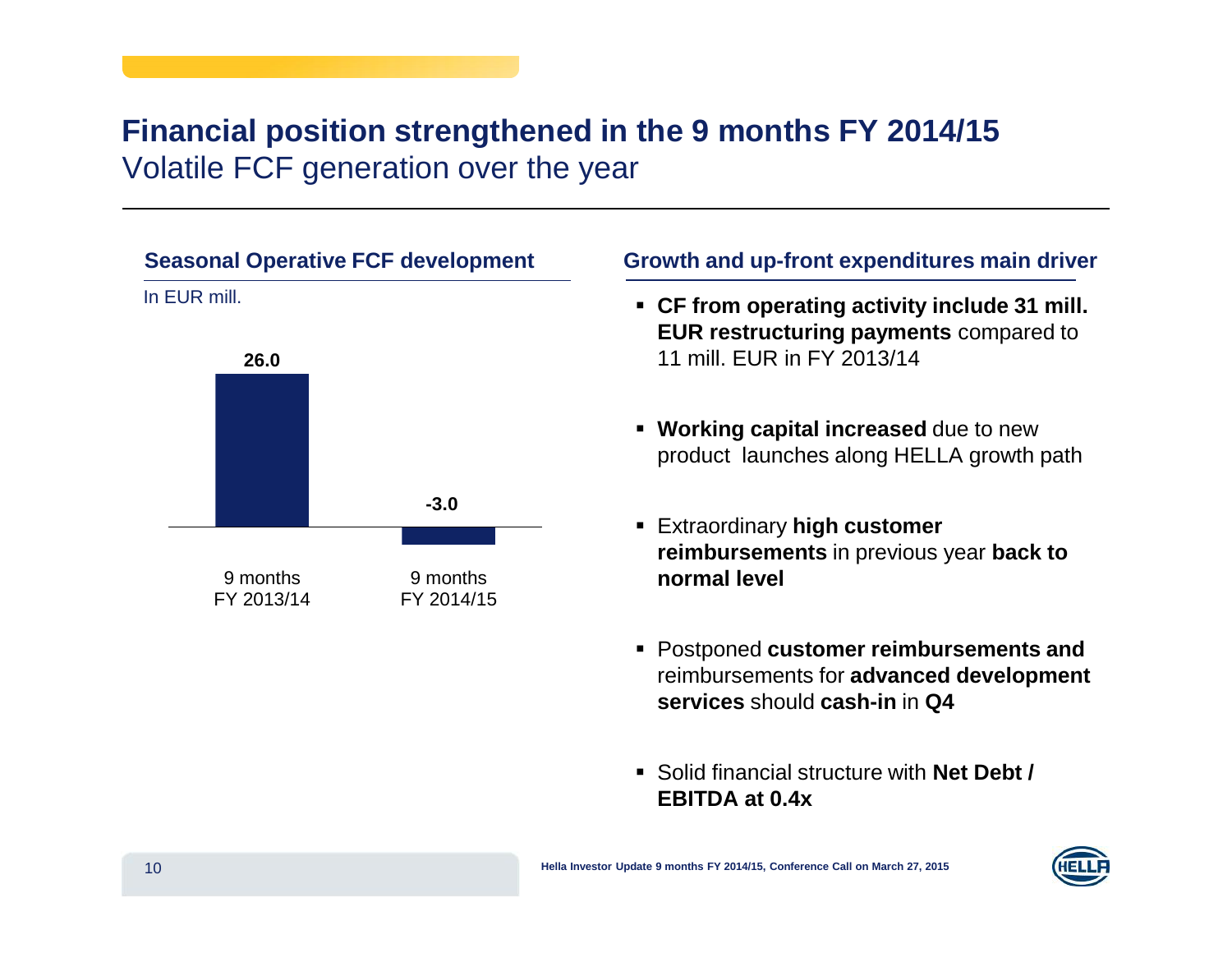#### **HELLA Investor Update 9 months FY 2014/15** Outline

- **Management Overview, Key Achievements in the first 9 months FY 2014/15 (June – February)**
- $\rightarrow$ **Financial Report**
- **Outlook**
- **Questions & Answers**

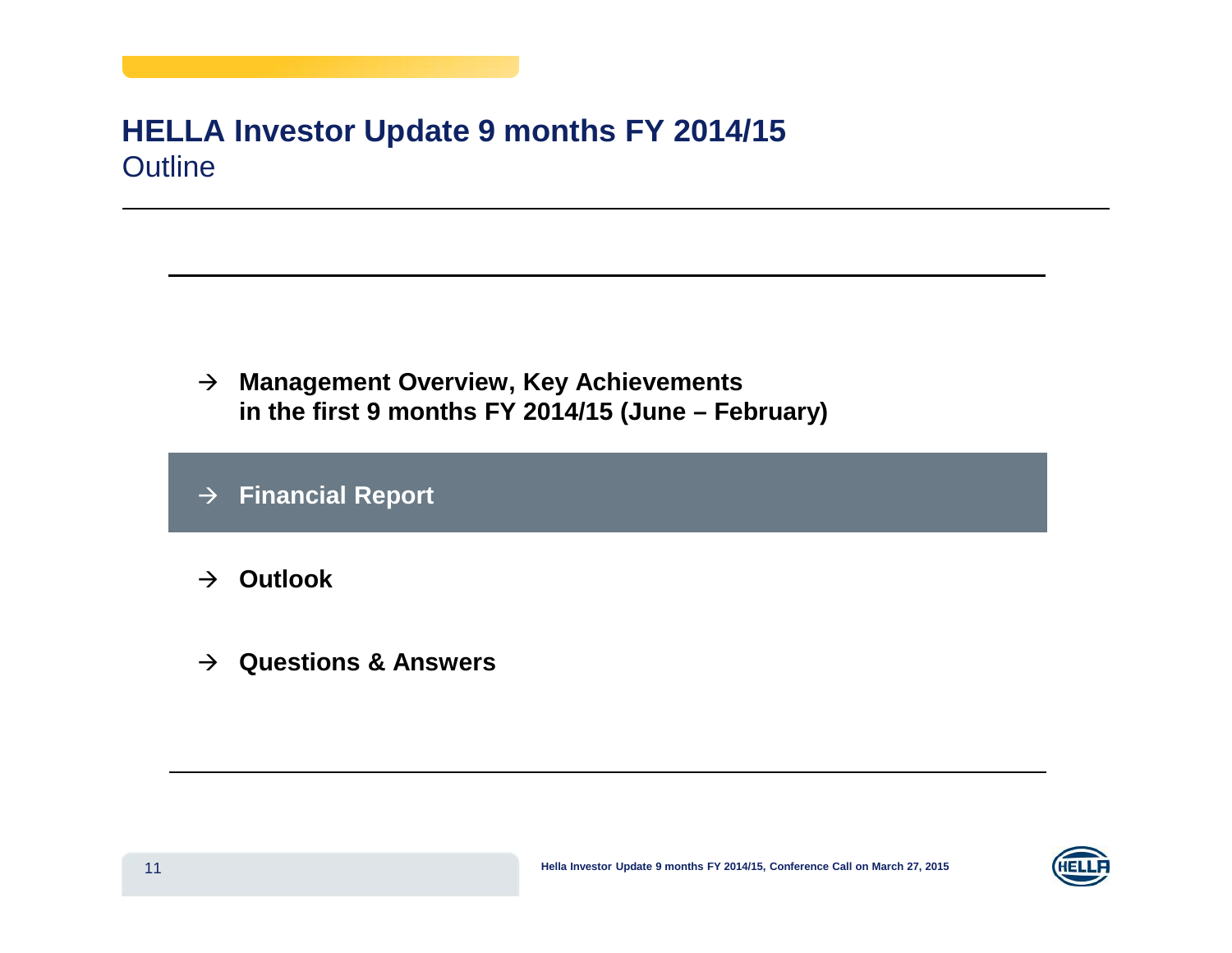## **Financial Report** Key figures

| <b>Figures</b><br>in mill. EUR if not otherwise stated | <b>Key Financial Metrics</b>              |                                           |  |  |
|--------------------------------------------------------|-------------------------------------------|-------------------------------------------|--|--|
|                                                        | <b>February 28, 2015</b><br><b>Actual</b> | <b>February 28, 2014</b><br><b>Actual</b> |  |  |
| <b>Sales</b>                                           | 4,218                                     | 3,944                                     |  |  |
| <b>EBITDA</b>                                          | 550                                       | 500                                       |  |  |
| <b>EBIT</b>                                            | 309                                       | 271                                       |  |  |
| <b>Gross CAPEX</b>                                     | 348 (8.2 % of Sales)                      | 360 (9.1 % of Sales)                      |  |  |
| <b>EPS (EUR)</b>                                       | 2.01                                      | 1.69                                      |  |  |
| <b>Operating FCF</b>                                   | $-3.0$                                    | 26.0                                      |  |  |
|                                                        |                                           |                                           |  |  |
| <b>Net Debt</b>                                        | 263                                       | 470                                       |  |  |
| <b>Equity</b>                                          | 1,785                                     | 1,277                                     |  |  |
| <b>Equity Ratio</b>                                    | 37.9%                                     | 32.3%                                     |  |  |
|                                                        |                                           |                                           |  |  |
| Net Debt / EBITDA (LTM)*                               | 0.4x                                      | 0.7x                                      |  |  |
| Gearing (max. 1.3x)**                                  | 0.1x                                      | 0.4x                                      |  |  |
|                                                        |                                           |                                           |  |  |

\*EBITDA (LTM) / Net Interest; \*\*Net Debt / Equity; Interest coverage and Gearing are covenants for Syn Loan

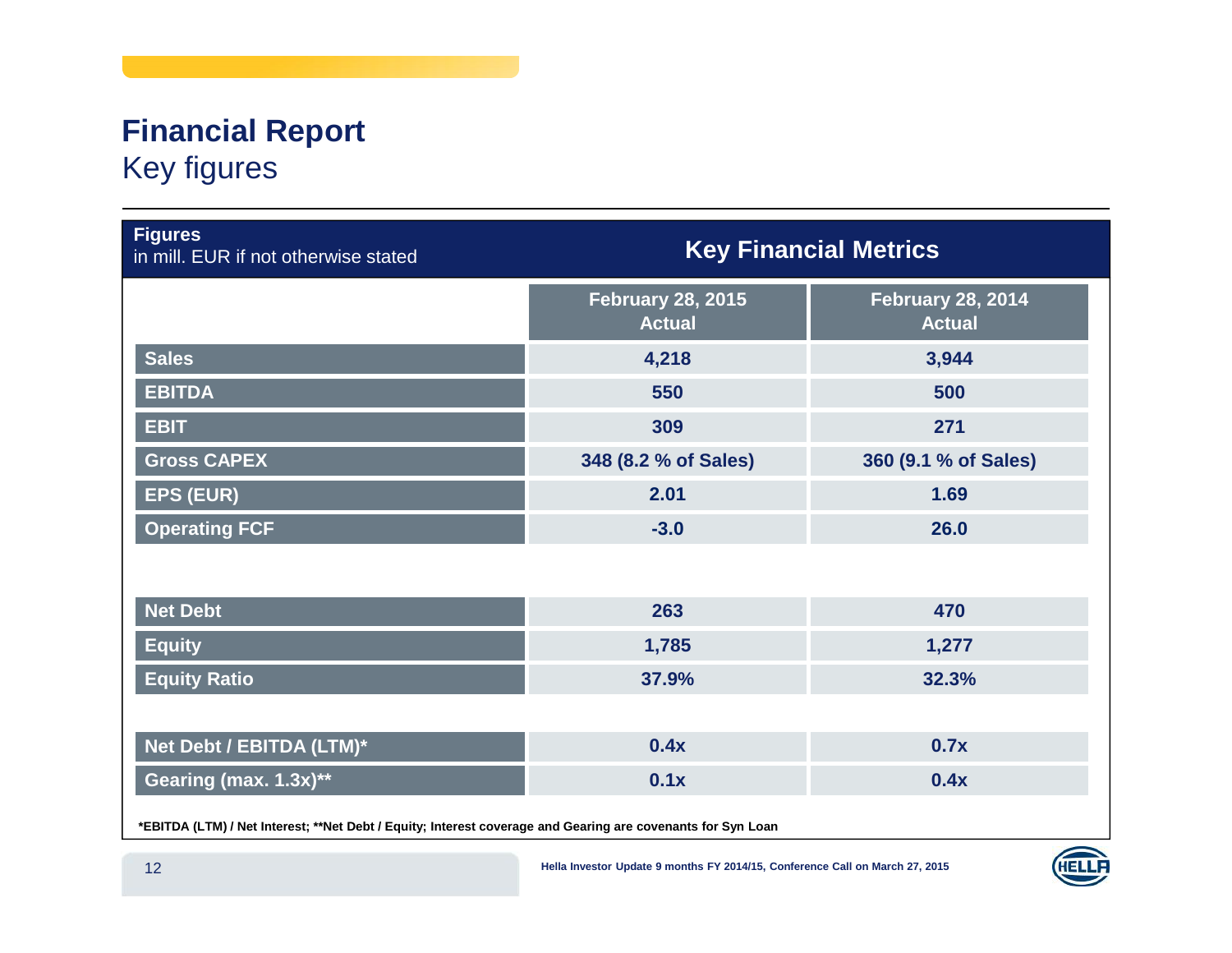#### **Financial Report** Income statement – 9 months FY 2014/15

| 9 months FY 2014/15<br>in mill. EUR |                |          | 9 months FY 2013/14 |          |
|-------------------------------------|----------------|----------|---------------------|----------|
| <b>Sales</b>                        | 4,218          | 100.0%   | 3,944               | 100.0%   |
| Cost of sales                       | (3,079)        | $-73.0%$ | (2,888)             | $-73.2%$ |
| <b>Gross Profit</b>                 | 1,140          | 27.0%    | 1,057               | 26.8%    |
| Research and development costs      | (406)          | $-9.6%$  | (346)               | $-8.8%$  |
| <b>Distribution costs</b>           | (334)          | $-7.9%$  | (324)               | $-8.2%$  |
| Administrative costs                | (142)          | $-3.4%$  | (134)               | $-3.4%$  |
| Other income and expenses           | $\overline{4}$ | 0.1%     | (13)                | $-0.3%$  |
| Income from associates              | 47             | 1.1%     | 32                  | 0.8%     |
| Other income from investments       | $\overline{0}$ | 0.0%     | (1)                 | 0.0%     |
| <b>EBIT</b>                         | 309            | 7.3%     | 271                 | 6.9%     |
| <b>Financial income</b>             | 12             | 0.3%     | 13                  | 0.3%     |
| <b>Financial expenses</b>           | (42)           | $-1.0%$  | (43)                | $-1.1%$  |
| <b>Earnings before taxes</b>        | 279            | 6.6%     | 241                 | 6.1%     |
| Taxes on income                     | (63)           | $-1.5%$  | (67)                | $-1.7%$  |
| <b>Earnings for the period</b>      | 216            | 5.1%     | 174                 | 4.4%     |

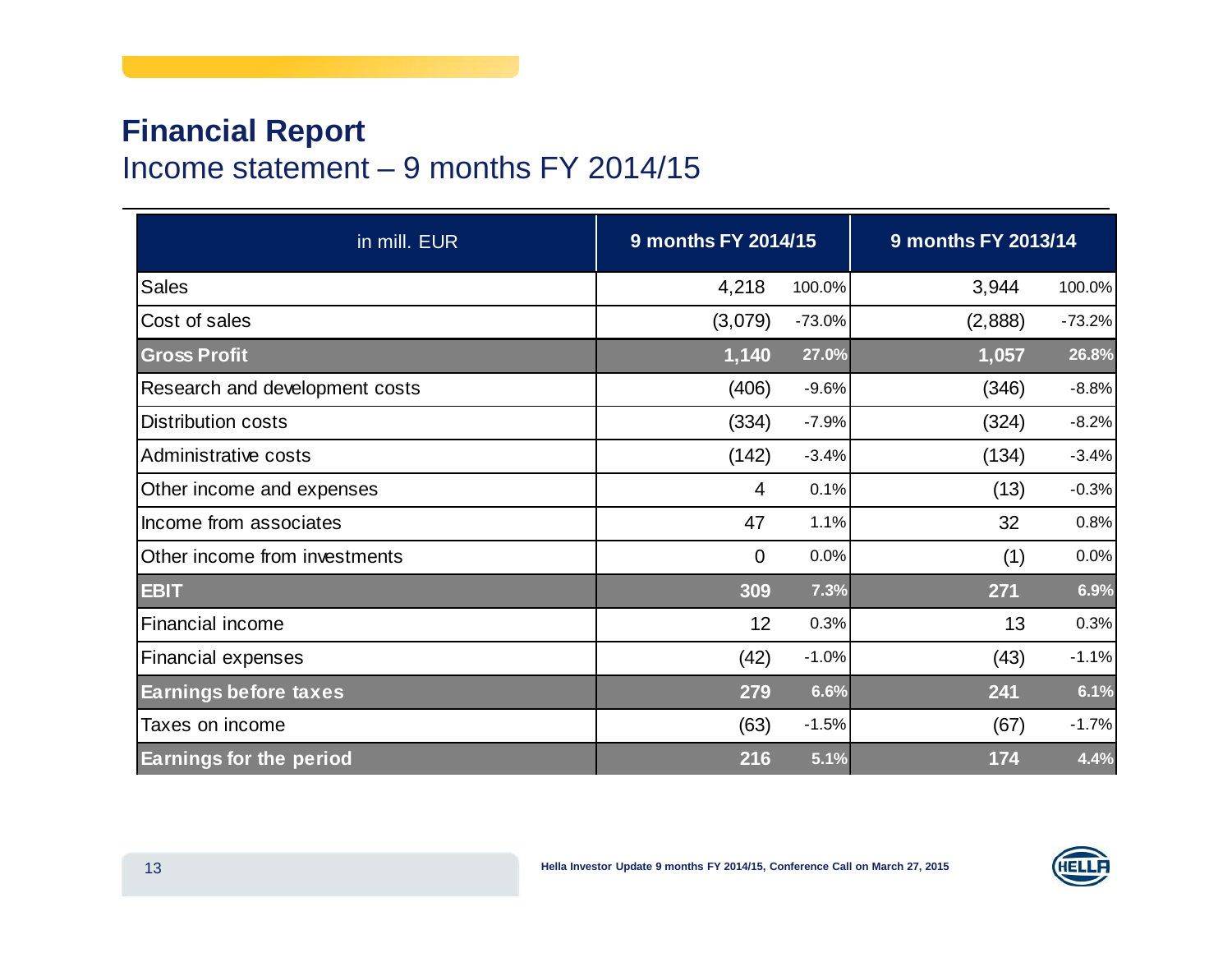#### **Financial Report** Balance sheet – Assets: February 28, 2015

| in mill. EUR                                                               | <b>February 28, 2015</b> |        | <b>February 28, 2014</b> |        |
|----------------------------------------------------------------------------|--------------------------|--------|--------------------------|--------|
| Cash, cash equivalents and financial assets                                | 843                      | 17.9%  | 615                      | 15.6%  |
| Trade receivables                                                          | 818                      | 17.4%  | 697                      | 17.6%  |
| Other receivables and non-financial assets                                 | 176                      | 3.7%   | 150                      | 3.8%   |
| Inventories                                                                | 666                      | 14.1%  | 597                      | 15.1%  |
| <b>Current assets</b>                                                      | 2,503                    | 53.2%  | 2,059                    | 52.1%  |
| Property, plant and equipment and<br>intangible assets                     | 1,712                    | 36.4%  | 1,477                    | 37.4%  |
| Shares in associated companies<br>and joint ventures and other investments | 268                      | 5.7%   | 235                      | 5.9%   |
| Other non-current assets                                                   | 222                      | 4.7%   | 182                      | 4.6%   |
| Non-current assets                                                         | 2,203                    | 46.8%  | 1,893                    | 47.9%  |
| <b>Total assets</b>                                                        | 4,705                    | 100.0% | 3,952                    | 100.0% |

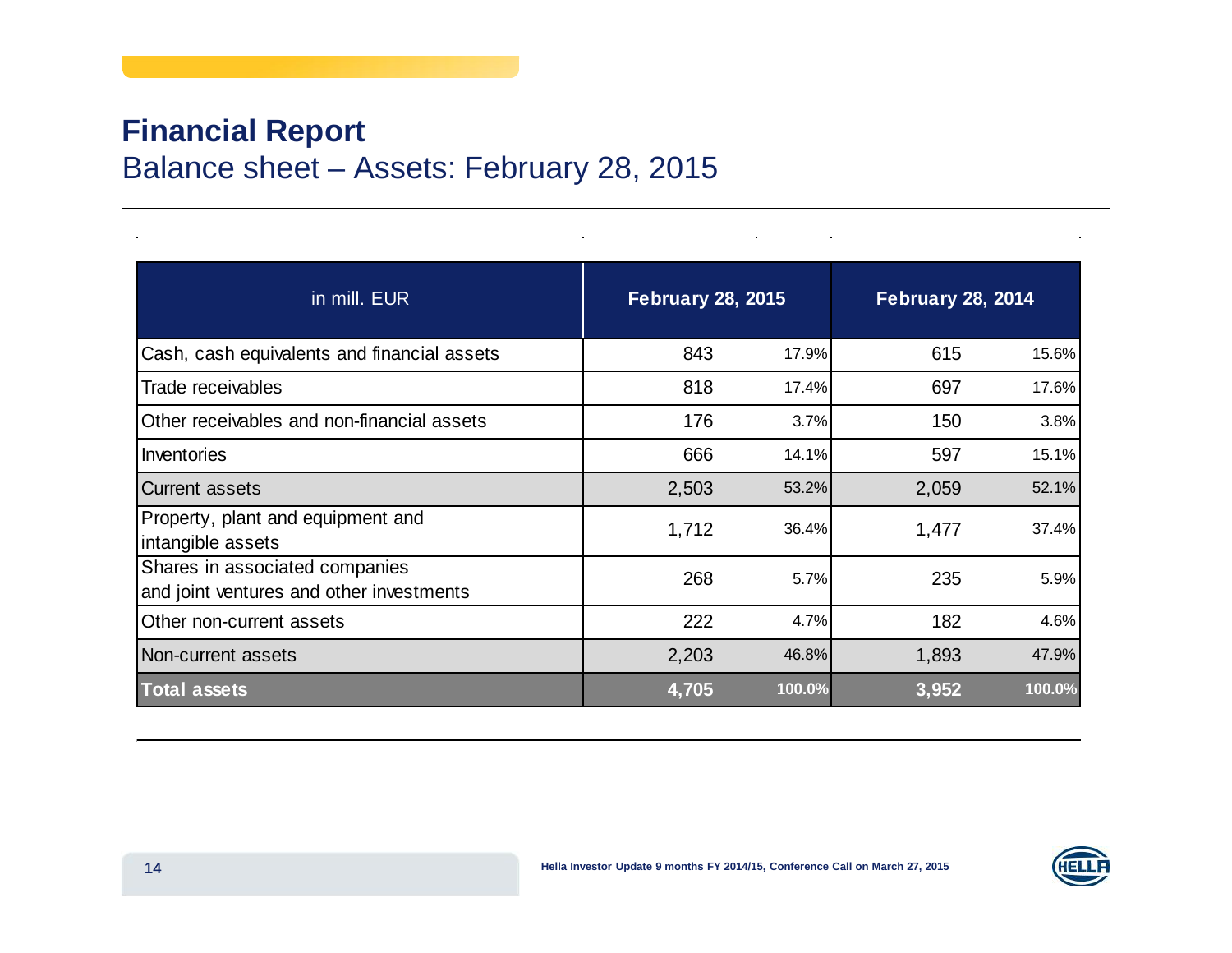#### **Financial Report** Balance sheet – Equity and liabilities: February 28, 2015

| in mill. EUR                          | <b>February 28, 2015</b> |        | <b>February 28, 2014</b> |        |
|---------------------------------------|--------------------------|--------|--------------------------|--------|
| <b>Financial liabilities</b>          | 73                       | 1.6%   | 264                      | 6.7%   |
| Trade payables                        | 647                      | 13.7%  | 459                      | 11.6%  |
| <b>Other liabilities</b>              | 407                      | 8.7%   | 522                      | 13.2%  |
| Provisions (current)                  | 72                       | 1.5%   | 85                       | 2.2%   |
| <b>Current liabilities</b>            | 1,199                    | 25.5%  | 1,330                    | 33.6%  |
| Non-current financial liabilities     | 1,033                    | 22.0%  | 821                      | 20.8%  |
| Deferred tax liabilities              | 70                       | 1.5%   | 71                       | 1.8%   |
| Other non-current liabilities         | 266                      | 5.6%   | 188                      | 4.8%   |
| Other provisions                      | 353                      | 7.5%   | 265                      | 6.7%   |
| Non-current liabilities               | 1,722                    | 36.6%  | 1,345                    | 34.0%  |
| Total equity                          | 1,785                    | 37.9%  | 1,277                    | 32.3%  |
| <b>Total equity &amp; liabilities</b> | 4,705                    | 100.0% | 3,952                    | 100.0% |

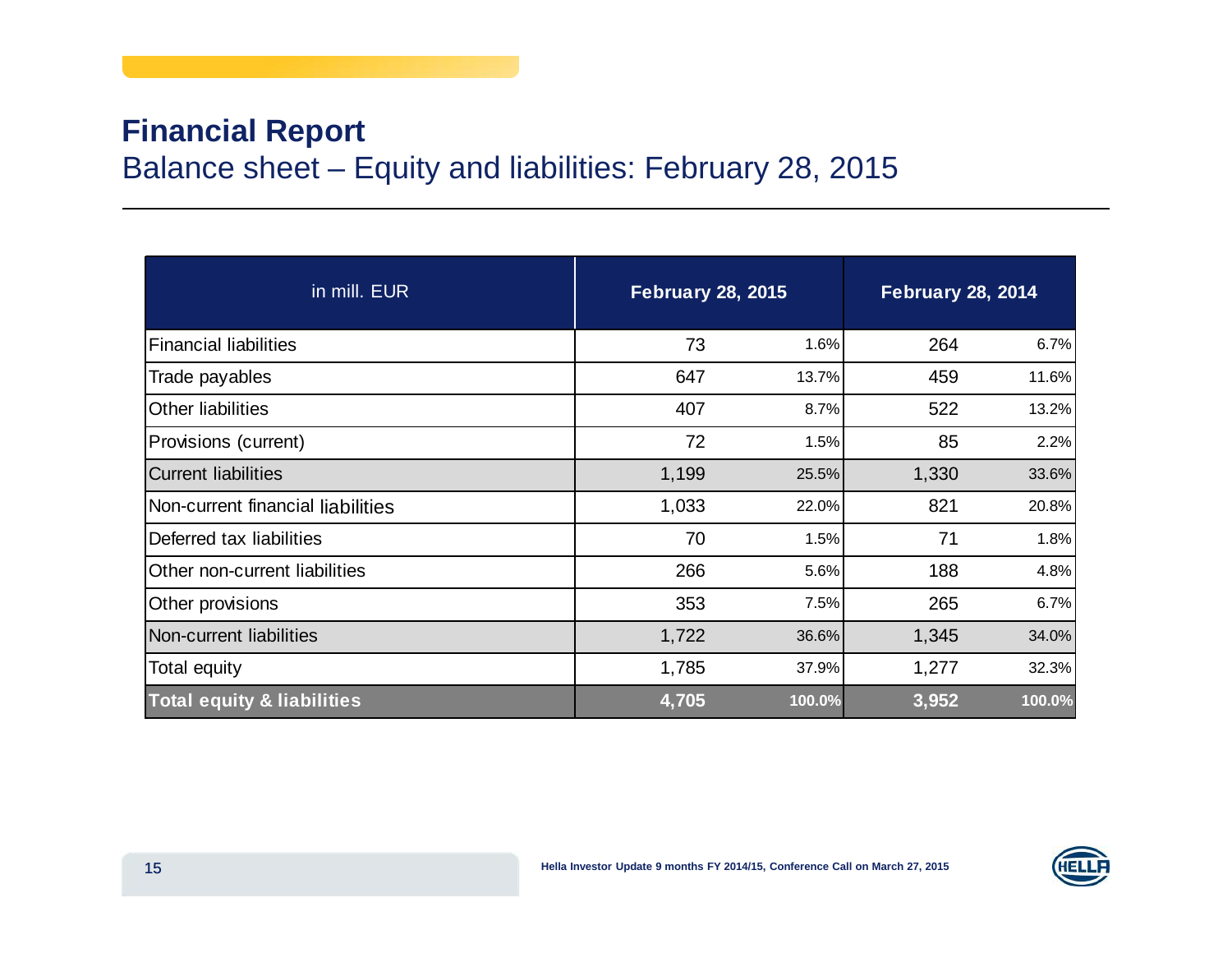#### **Financial Report** Cash Flow – 9 months FY 2014/15

| in mill. EUR                                                                                  | 9 months<br>FY 2014/15 | 9 months<br>FY 2013/14 |
|-----------------------------------------------------------------------------------------------|------------------------|------------------------|
| <b>EBIT</b>                                                                                   | 309                    | 271                    |
| Gross depreciation                                                                            | 241                    | 228                    |
| Working capital changes                                                                       | (132)                  | (76)                   |
| Payments received for serial production                                                       | 67                     | 114                    |
| Tax payments                                                                                  | (79)                   | (50)                   |
| Other operating activities (e.g. change in provisions)                                        | (84)                   | (112)                  |
| <b>Gross Capital Expenditures</b>                                                             | (348)                  | (360)                  |
| Revenue from sale of assets                                                                   | 25                     | 11                     |
| <b>Operative Free Cash Flow</b>                                                               | (3)                    | 26                     |
| Dividends paid                                                                                | (59)                   | (55)                   |
| Acquisitions                                                                                  | (14)                   | (4)                    |
| Capital increase                                                                              | 272                    | 0                      |
| Restructuring payments, Consolidation group<br>changes, FX effects & other evaluation effects | (38)                   | (28)                   |
| Pension, Factoring, Operating Lease                                                           | 4                      | 5                      |
| <b>Change in financial net debts</b>                                                          | 163                    | (56)                   |

- **Lower operative Free Cash Flow** mainly due to continuous growth and seasonal effects driving increase of working capital
- $\bullet$  **Increase in net capex**\* from 235 mill. EUR to 256 mill. EUR mainly due to extraordinary high customer payments in previous year now at normal level
- • **Net inflow from capital increase** of 272 mill. EUR

\*Includes gross capital expenditures, less revenue from sale of assets, and less payments received for serial production

•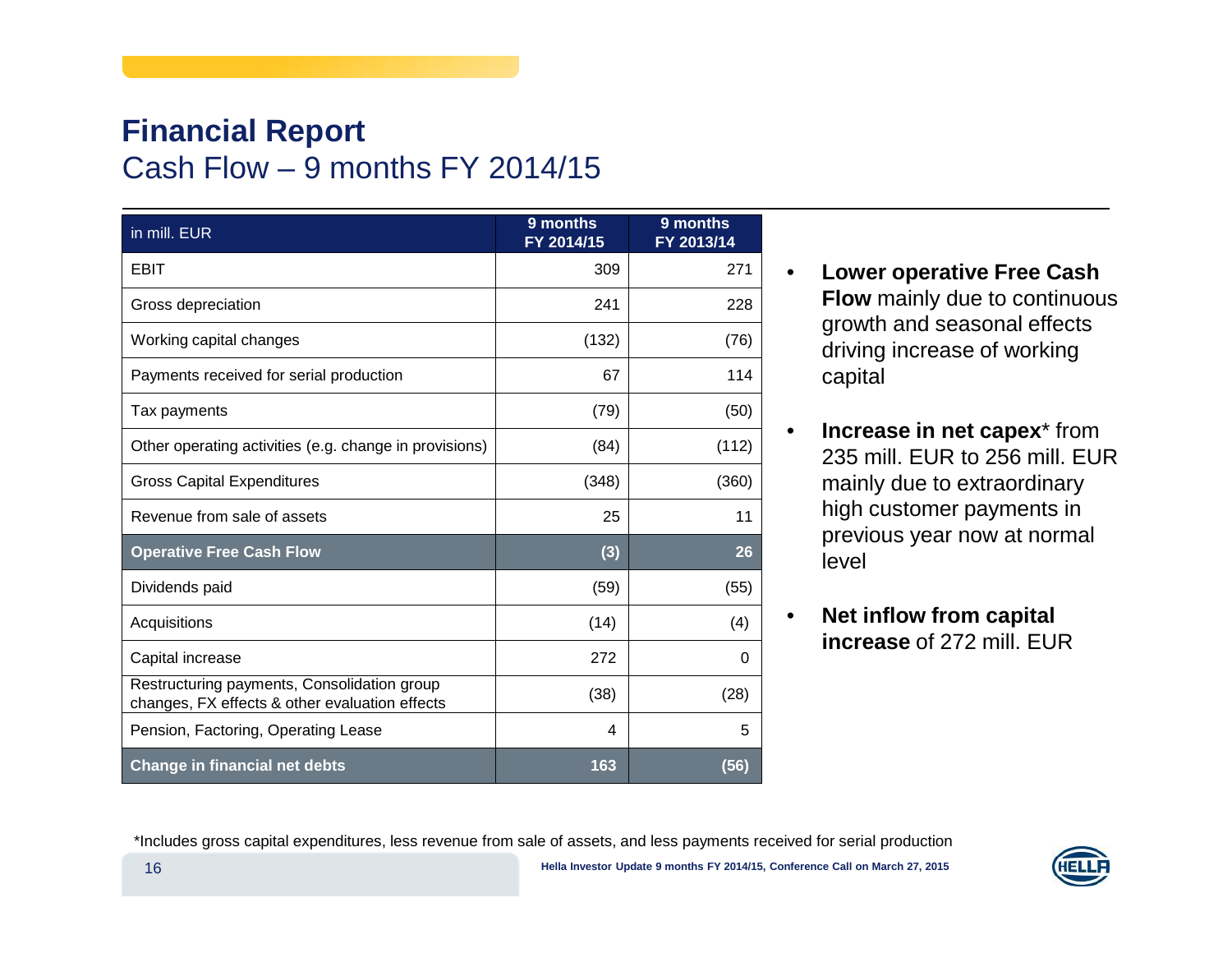#### **Improved Net Debt/EBITDA ratio from 0.7x to 0.4x**

Financial Debt Structure – February 28, 2014 vs. February 28, 2015

| <b>Figures</b><br><b>Financial Debt Structure February 2014 vs. February 2015</b><br>in mill. EUR                                                                                                                                                                                                                                                                |                 |               |                  |               |
|------------------------------------------------------------------------------------------------------------------------------------------------------------------------------------------------------------------------------------------------------------------------------------------------------------------------------------------------------------------|-----------------|---------------|------------------|---------------|
| in mill. EUR                                                                                                                                                                                                                                                                                                                                                     | <b>Maturity</b> | Feb. 28, 2014 | <b>Deviation</b> | Feb. 28, 2015 |
| AFLAC Notes and Loan*                                                                                                                                                                                                                                                                                                                                            | 2032/33         | 175           | $\Omega$         | 175           |
| 7.25% Notes 2009/2014**                                                                                                                                                                                                                                                                                                                                          | 2014            | 200           | $-200$           |               |
| 2.375% Notes 2013/2020**                                                                                                                                                                                                                                                                                                                                         | 2020            | 500           | 0                | 500           |
|                                                                                                                                                                                                                                                                                                                                                                  |                 |               |                  |               |
| 1.25% Notes 2014/2017**                                                                                                                                                                                                                                                                                                                                          | 2017            | $\Omega$      | 300              | 300           |
| Loan European Investment Bank                                                                                                                                                                                                                                                                                                                                    | 2015            | 150           | $-150$           |               |
| Other Financial Debt, Accruals and                                                                                                                                                                                                                                                                                                                               |                 | 60            | 71               | 131           |
| Revaluation                                                                                                                                                                                                                                                                                                                                                      |                 |               |                  |               |
| <b>Gross Financial Debt</b>                                                                                                                                                                                                                                                                                                                                      |                 | 1,085         | 21               | 1,106         |
| Cash and cash equivalents                                                                                                                                                                                                                                                                                                                                        |                 | 405           | 43               | 448           |
| <b>Financial Assets</b>                                                                                                                                                                                                                                                                                                                                          |                 | 210           | 185              | 395           |
| <b>Net Debt</b>                                                                                                                                                                                                                                                                                                                                                  |                 | 470           | $-207$           | 263           |
| Revolving credit facility (2011-2016) of 550 mill. EUR                                                                                                                                                                                                                                                                                                           |                 |               |                  |               |
| Net Debt / EBITDA (LTM)                                                                                                                                                                                                                                                                                                                                          |                 | 0.7x          |                  | 0.4x          |
| • New issue of bond with a volume of 300 mill. EUR in March 2014<br>Increase of other financial debt, accruals and revaluation<br>$\bullet$<br>(+71 mill. EUR)<br><b>Changes</b><br>Capital increase in November 2014 benefits cash position with net inflow of 272<br>$\bullet$<br>mill. EUR<br>EIB Loan repayment (150 mill. EUR) in January 2015<br>$\bullet$ |                 |               |                  |               |

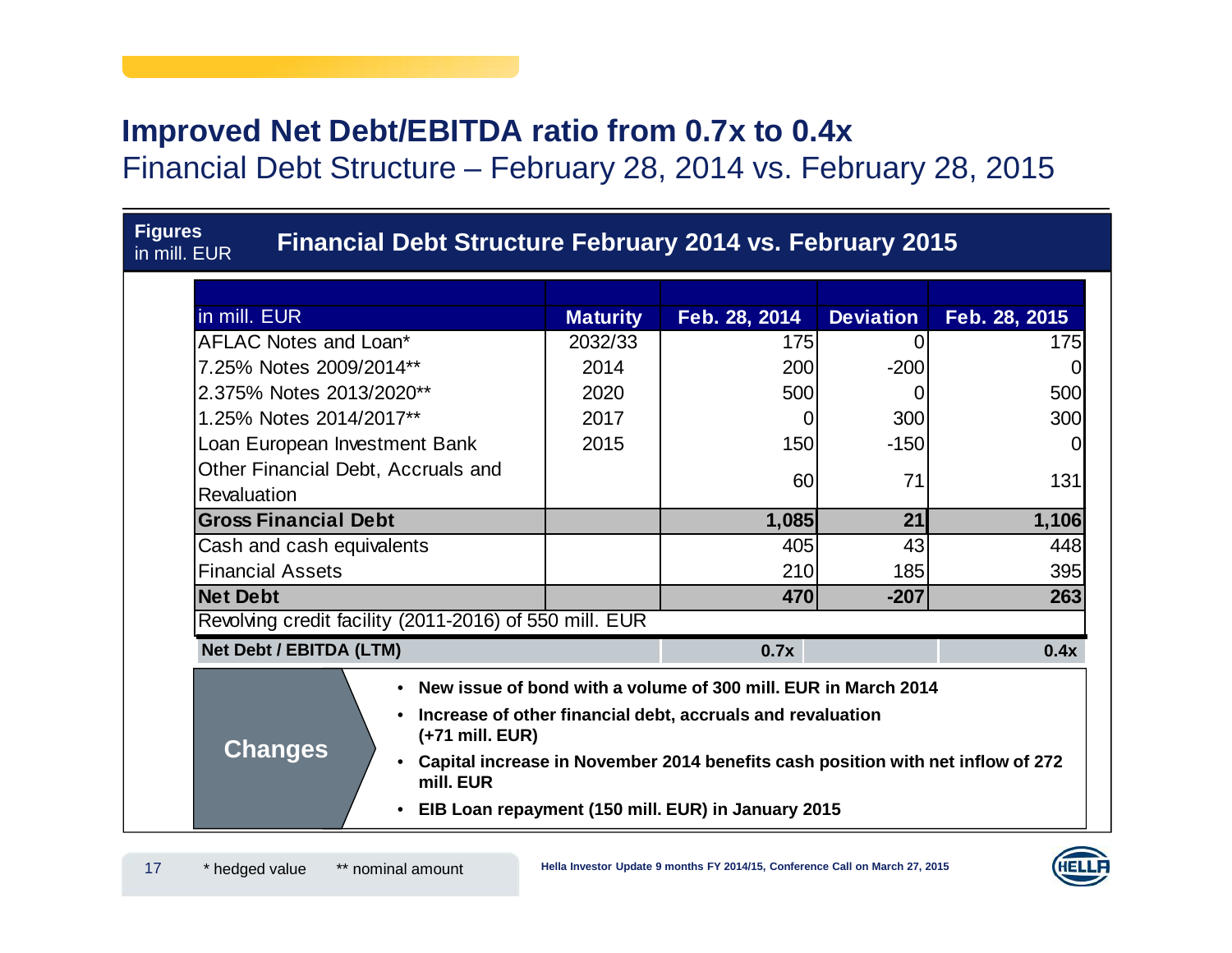#### **HELLA Investor Update 9 months FY 2014/15** Outline

- **Management Overview, Key Achievements in the first 9 months FY 2014/15 (June – February)**
- **Financial Report**
- $\rightarrow$ **Outlook**
- **Questions & Answers**

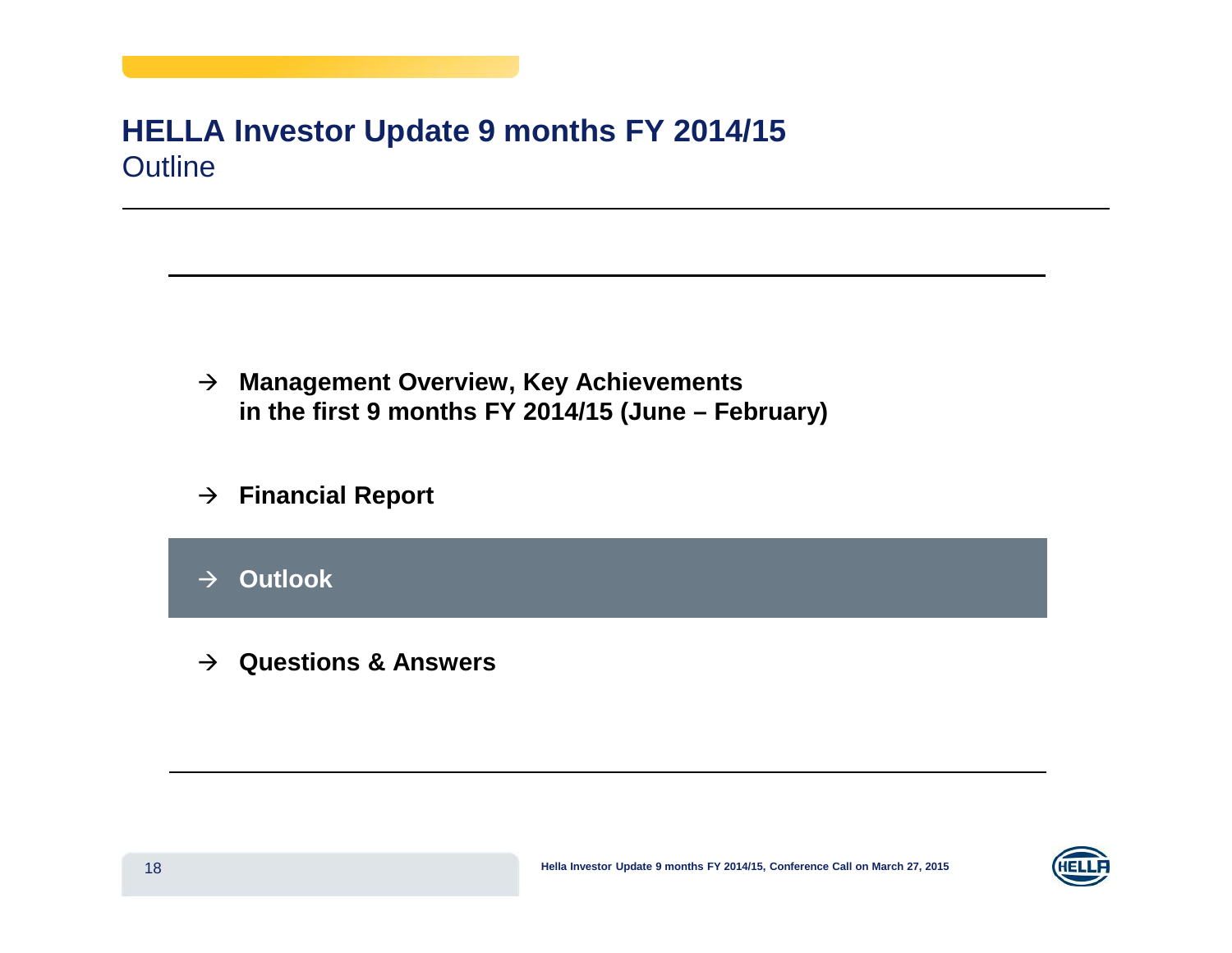## **HELLA Group – Market Outlook**

Major markets expected to grow slightly in 2015 - global growth at 2%

| <b>Region</b>                             | <b>Outlook Automotive Sales</b><br>(in m pieces) | <b>Comment</b>                                                                                                                                                                                                                                                                               |
|-------------------------------------------|--------------------------------------------------|----------------------------------------------------------------------------------------------------------------------------------------------------------------------------------------------------------------------------------------------------------------------------------------------|
| Germany                                   | $+1%$<br>3.0<br>3.0<br>2014<br>2015              | Modest expected economic growth and positive<br>$\bullet$<br>development of car registrations in the first months<br>of 2015 lead to slight growth expectation for 2015                                                                                                                      |
| Western<br>Europe incl.<br><b>Germany</b> | $+2%$<br>$(+5%)$<br>12.2<br>12.1<br>2014<br>2015 | Slight economic growth in the Eurozone 2014 with<br>$\bullet$<br>stabilization of improvement in nearly all countries;<br>falling oil prices as economic stimulus<br>Slight increase of GDP in the Eurozone expected<br>$\bullet$<br>due to weakness of single countries                     |
| <b>USA</b>                                | $+2%$<br>$+6%$<br>16.7<br>16.4<br>2014<br>2015   | Accelerating growth at the end of 2014 (November<br>$\bullet$<br>+5%, December +11%). Positive trend 2015<br>exceeding expectations in 2014<br>Favorable environment driven by improving<br>$\bullet$<br>situations for private households with recovery of<br>labor and real estate markets |
| <b>China</b>                              | $+13%$<br>$+6%$<br>19.2<br>18.3<br>2014<br>2015  | Despite decline in economic growth to around 7%,<br>$\bullet$<br>China is still remains the largest and fastest growing<br>car market                                                                                                                                                        |
| TOTAL                                     | $+2%$<br>+2%<br>76.4<br>74.7                     | Overall growing expectations with significant<br>regional differences                                                                                                                                                                                                                        |

Source: VDA, own analysis

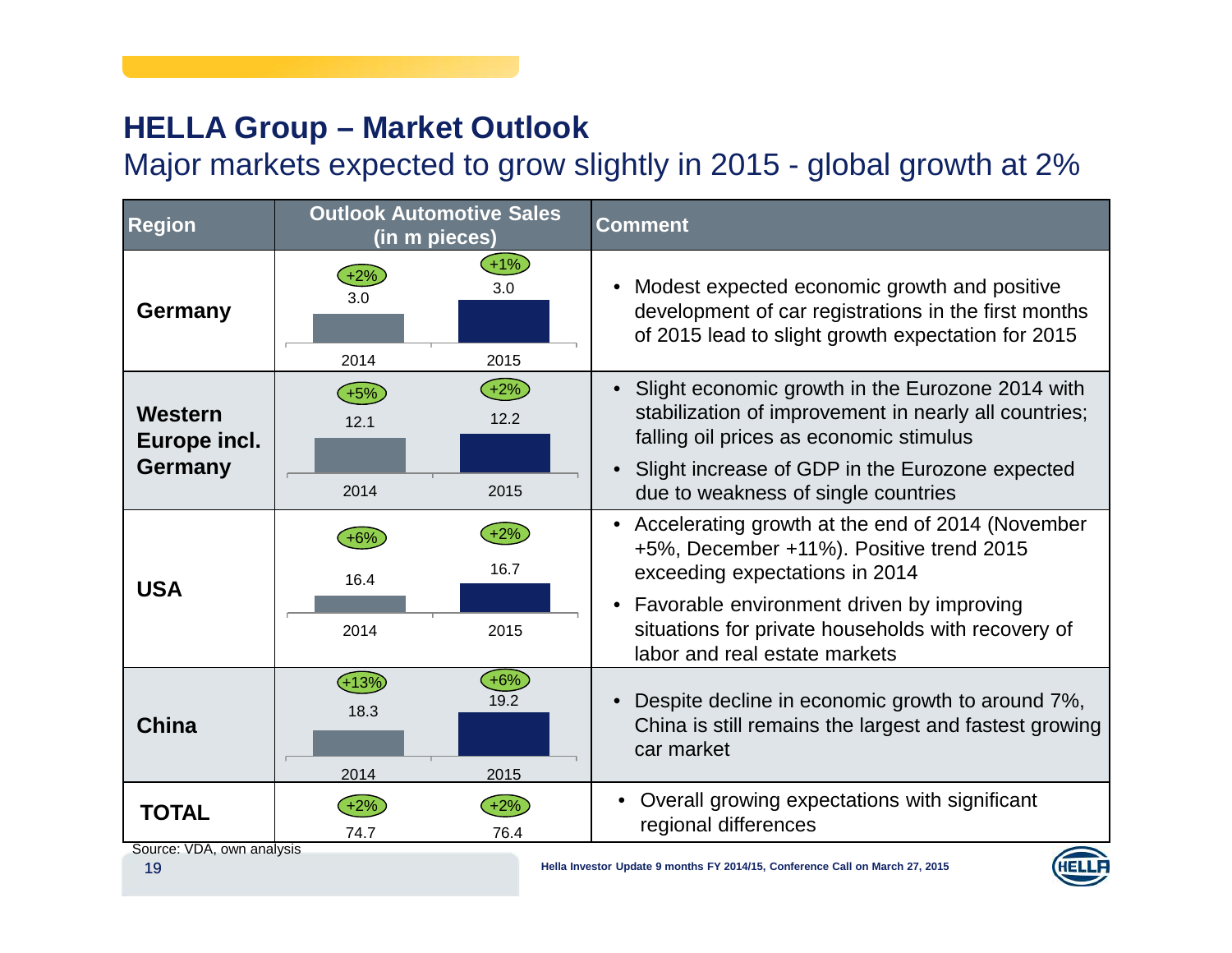#### **HELLA Group – Company specific Outlook** FY 2014/15

|                       | <b>Outlook</b>                                                                                                                                                        |
|-----------------------|-----------------------------------------------------------------------------------------------------------------------------------------------------------------------|
|                       | • Presuming no serious economic turmoil, we assume further positive<br>development of the HELLA business in the FY 2014/15:                                           |
|                       | • Sales and adjusted EBIT to grow correspondingly in the medium to high one-<br>digit percentage range                                                                |
|                       | $\triangleright$ Sales growth mainly attributable to a positive development of the<br>Automotive segment                                                              |
|                       | Aftermarket sales likely to stagnate due to a weak market environment,<br>≻<br>particularly in the IAM segment in Germany                                             |
| <b>HELLA</b><br>Group | $\triangleright$ Special Applications sales to fall due to the persisting weakness in the<br>agricultural market                                                      |
|                       | $\triangleright$ Results for the Aftermarket and Special Applications segments<br>probably lower on YoY comparison                                                    |
|                       | Changes in foreign currencies lead to increase in sales growth with only<br>limited impact on the profitability due to active risk management and currency<br>hedging |
|                       |                                                                                                                                                                       |

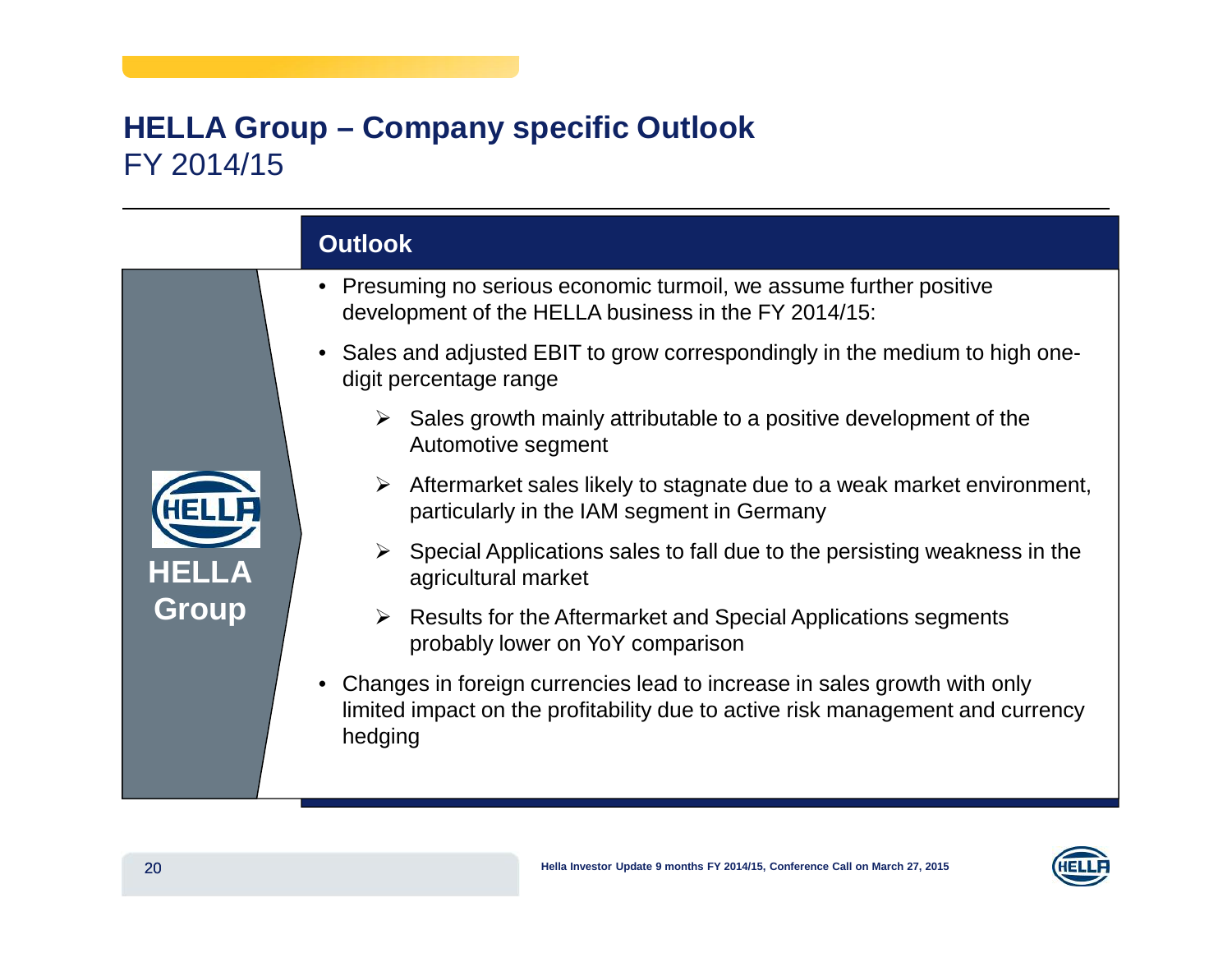#### **HELLA Investor Update 9 months FY 2014/15** Outline

- **Management Overview, Key Achievements in the first 9 months FY 2014/15 (June – February)**
- **Financial Report**
- **Outlook**
- **Questions & Answers**